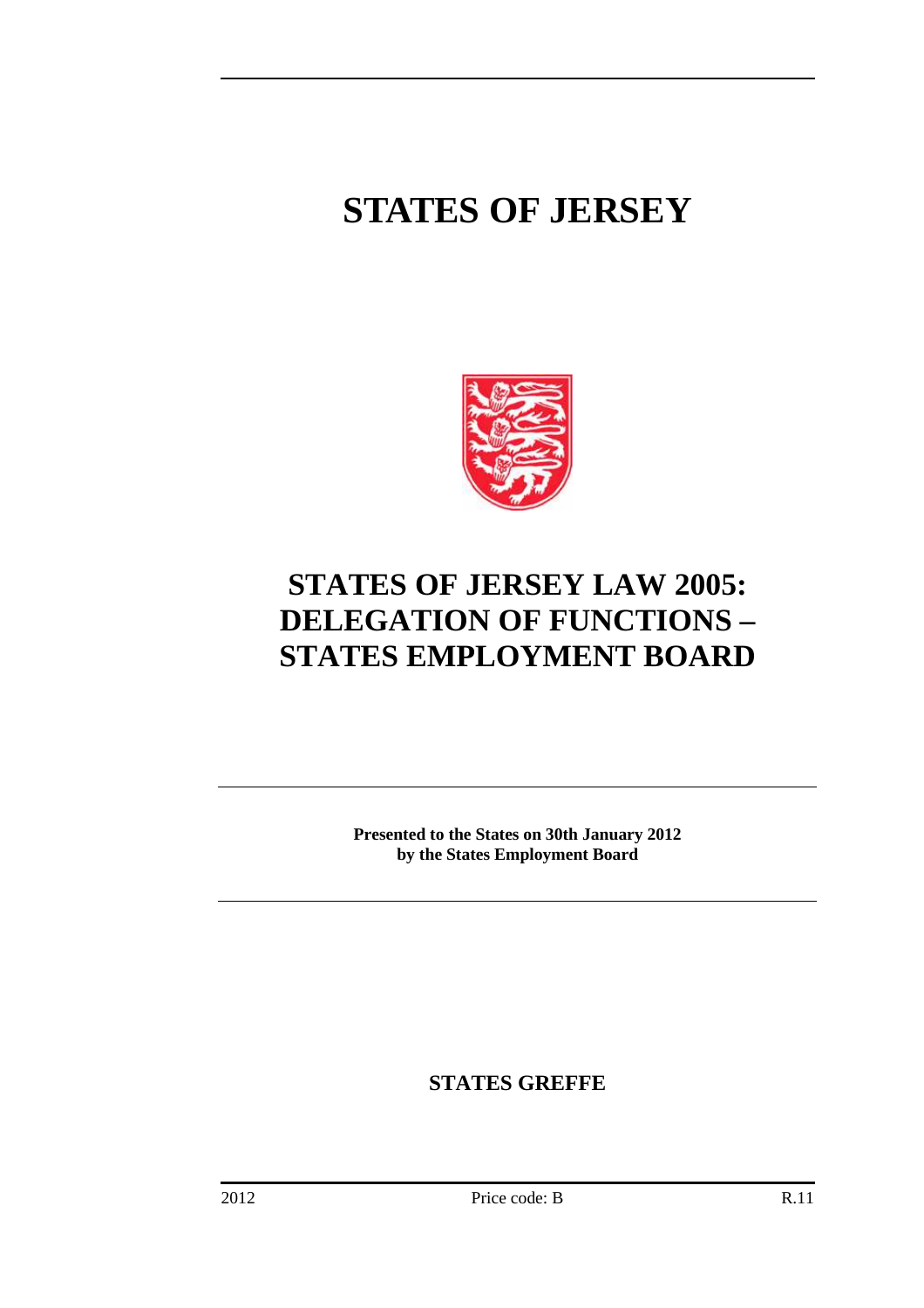## **REPORT**

During the course of its meetings held on 9th December 2011 and 10th January 2012 the States Employment Board, acting in accordance with Article 28 of the States of Jersey Law 2005, agreed to delegate certain of its statutory functions.

Under Article 10 of the Employment of States of Jersey Employees (Jersey) Law 2005, the Board is empowered to delegate its functions to any of its members or to the Chief Executive. The Chief Executive may then, with the approval of the Board, delegate powers to another person or class of persons.

The Board, having recalled its statutory functions as set out in Article 8 of the Employment of States of Jersey Employees (Jersey) Law 2005, and in the various pieces of pensions legislation cited at sub-paragraph (7) below, has decided to delegate these powers to the Interim Chief Executive. These delegations do not extend to policy matters with significant resource implications that fall within the scope of Article  $8(1)(a)$ , or to Article  $8(2)(e)$ . The Board has authorised the Interim Chief Executive to further delegate certain functions in the following manner –

| (1) | Legislation:               | Employment of States of Jersey Employees<br>(Jersey) Law $2005$ – Article $8(1)(c)$ ; and<br>Health and Safety at Work (Jersey) Law 1989 –<br>Article $5(1)$ .                                                                                     |
|-----|----------------------------|----------------------------------------------------------------------------------------------------------------------------------------------------------------------------------------------------------------------------------------------------|
|     | Delegate:                  | The members of the Corporate Management<br>Board with responsibility for a particular<br>department, or the relevant head of<br>administration of the States in the case of a non-<br>executive department.                                        |
|     | <b>Function delegated:</b> | To ensure the health, safety and well-being of<br>States employees and other persons visiting<br>States buildings.                                                                                                                                 |
|     | Scope of delegation:       | Any action taken by the members of the<br>Corporate Management Board or the head of<br>administration of a non-executive department<br>must fall within the scope of any policies,<br>guidelines and procedures that are in force at<br>that time. |

| (2) | Legislation: | Employment of States of Jersey Employees<br>(Jersey) Law $2005$ – Article 8(2)(a).                                       |
|-----|--------------|--------------------------------------------------------------------------------------------------------------------------|
|     | Delegate:    | The members of the Corporate Management<br>Board with responsibility for a particular<br>department or the relevant head |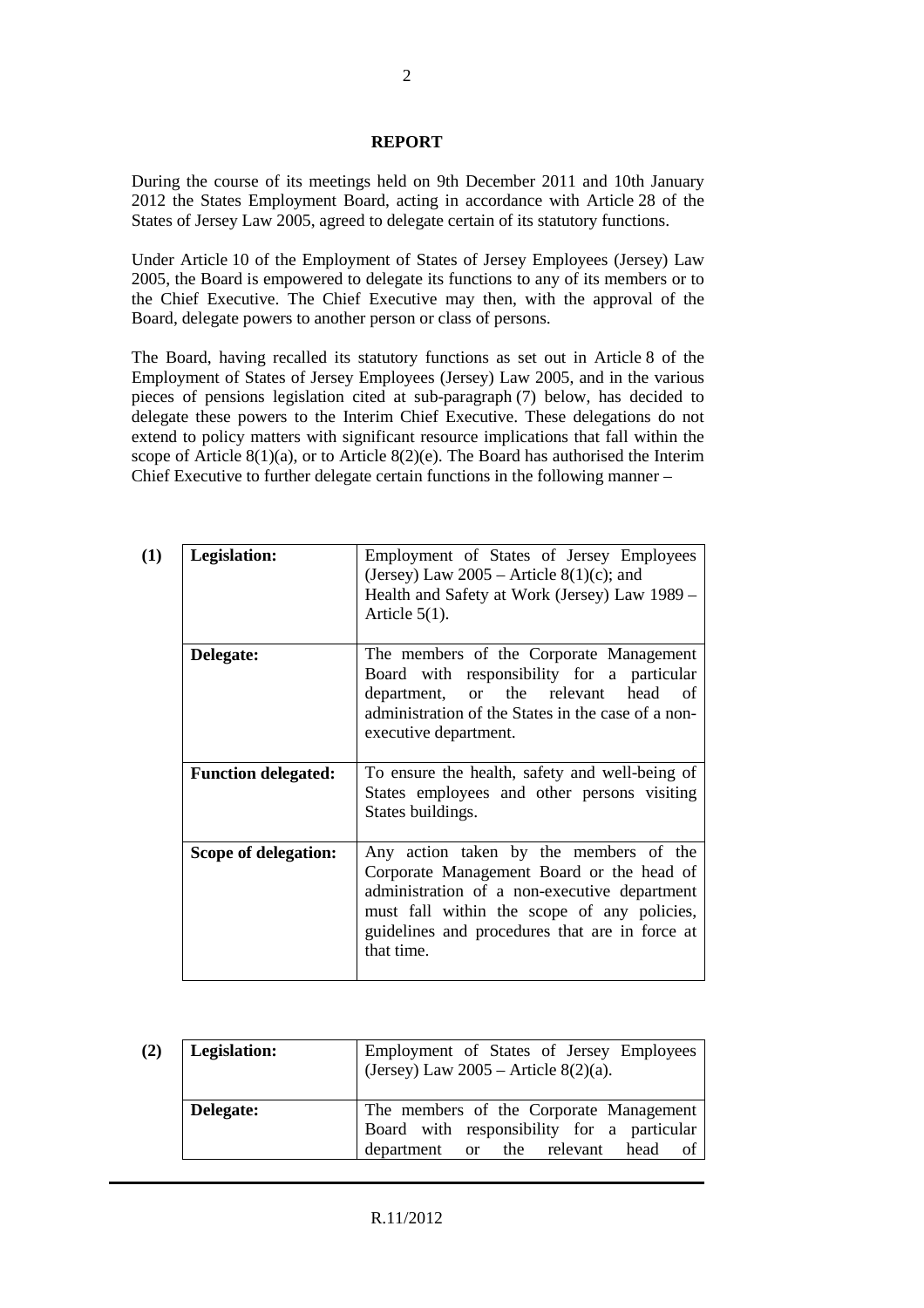|                            | administration of the States in the case of a non-<br>executive department.                                                                                                                                                                        |
|----------------------------|----------------------------------------------------------------------------------------------------------------------------------------------------------------------------------------------------------------------------------------------------|
| <b>Function delegated:</b> | To employ persons on behalf of the States and<br>administrations of the States.                                                                                                                                                                    |
| Scope of delegation:       | Any action taken by the members of the<br>Corporate Management Board or the head of<br>administration of a non-executive department<br>must fall within the scope of any policies,<br>guidelines and procedures that are in force at<br>that time. |

| (3) | Legislation:               | Employment of States of Jersey Employees<br>(Jersey) Law $2005$ – Article $8(2)(b)$ .                                                                                                                       |
|-----|----------------------------|-------------------------------------------------------------------------------------------------------------------------------------------------------------------------------------------------------------|
|     | Delegate:                  | Director of Human Resources.                                                                                                                                                                                |
|     | <b>Function delegated:</b> | Where appropriate, to consult or negotiate with<br>States employees or representatives of States<br>employees, collective agreement as to the terms<br>and conditions of employment of States<br>employees. |
|     | Scope of delegation:       | Any action taken by the Director of Human<br>Resources must fall within the scope of any<br>instructions issued by the Board or the Chief<br>Minister or Vice-Chairman of the Board.                        |

| (4) | Legislation:               | Employment of States of Jersey Employees<br>(Jersey) Law $2005$ – Article $8(2)(c)$ .                                                                                                                                |
|-----|----------------------------|----------------------------------------------------------------------------------------------------------------------------------------------------------------------------------------------------------------------|
|     | Delegate:                  | Director of Human Resources.                                                                                                                                                                                         |
|     | <b>Function delegated:</b> | To determine the employee training<br>and<br>development needs of States employees or<br>representatives of States employees;<br>and<br>appropriate procedures for appraisal<br>and<br>transfer of States employees. |
|     | Scope of delegation:       | Any action taken by the Director of Human<br>Resources must fall within the scope of any<br>policies that are in force at that time.                                                                                 |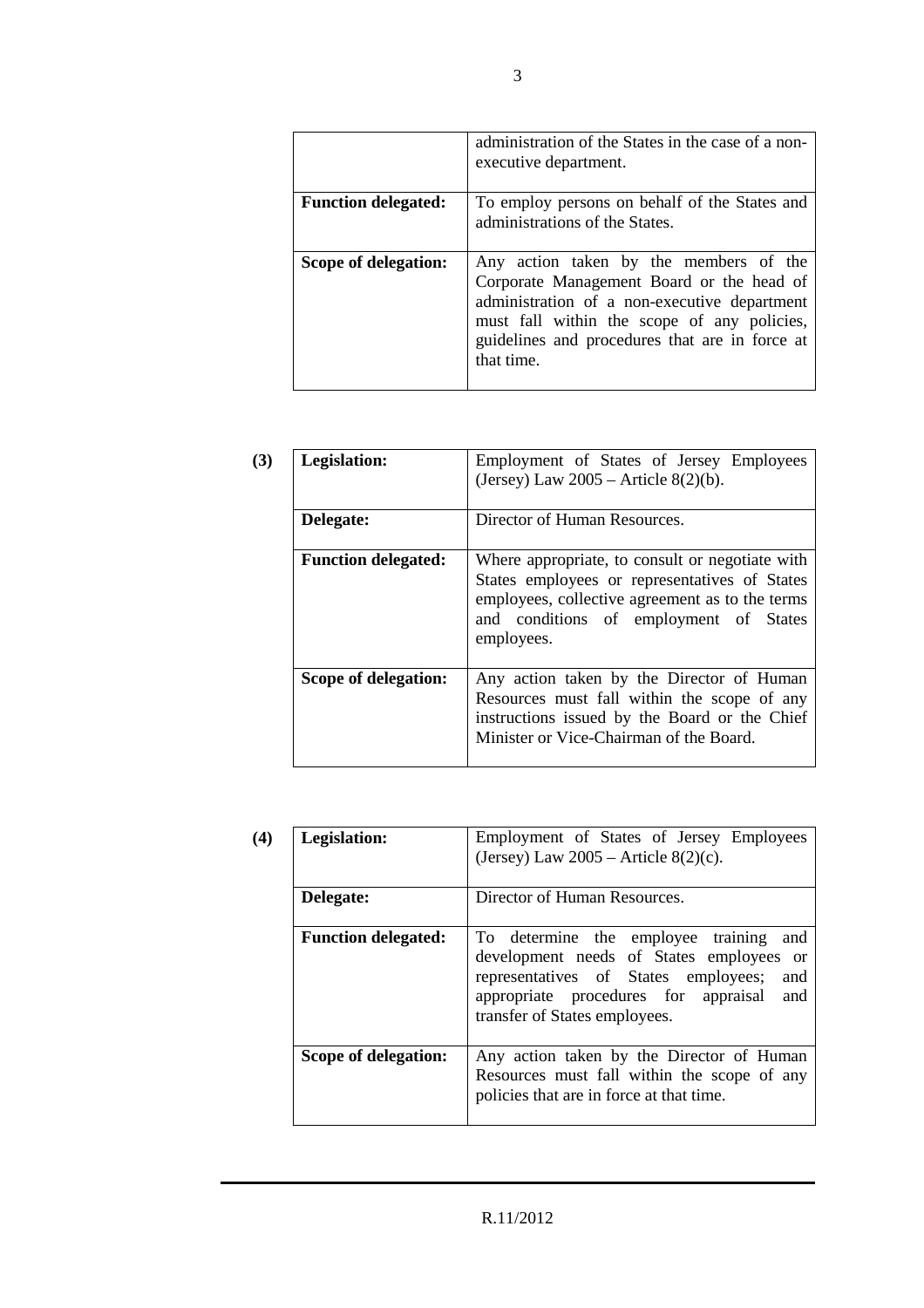| Legislation:               | Employment of States of Jersey Employees<br>(Jersey) Law $2005$ – Article $8(2)(d)$ .                                                                                                                                                              |
|----------------------------|----------------------------------------------------------------------------------------------------------------------------------------------------------------------------------------------------------------------------------------------------|
| Delegate:                  | The members of the Corporate Management<br>Board with responsibility for a particular<br>department, or the relevant head of<br>administration of the States in the case of a non-<br>executive department                                         |
| <b>Function delegated:</b> | discipline, suspend or terminate<br>To<br>the<br>employment of States' employees.                                                                                                                                                                  |
| Scope of delegation:       | Any action taken by the members of the<br>Corporate Management Board or the head of<br>administration of a non-executive department<br>must fall within the scope of any policies,<br>guidelines and procedures that are in force at<br>that time. |

4

| (6) | Legislation:               | Employment of States of Jersey Employees<br>(Jersey) Law $2005$ – Article $8(2)(f)$ .                                                              |
|-----|----------------------------|----------------------------------------------------------------------------------------------------------------------------------------------------|
|     | Delegate:                  | Director of Human Resources.                                                                                                                       |
|     | <b>Function delegated:</b> | To determine other matters that may reasonably<br>be considered necessary for the proper<br>administration and management of States'<br>employees. |
|     | Scope of delegation:       | Any determination by the Director of Human<br>Resources must fall within the scope of any<br>policies that are in force at that time.              |

| (7) | Legislation: | $\bullet$<br>$\bullet$ | <b>Public Employees (Contributory Retirement)</b><br>Scheme) (New Members) (Jersey)<br>Regulations $1989$ – Regulation 7(1);<br><b>Public Employees (Contributory Retirement</b> )<br>Scheme) (Existing Members) (Jersey)<br>Regulations $1989$ – Regulation 7(1);<br><b>Public Employees (Contributory Retirement</b><br>Scheme) (Former Hospital Scheme) (Jersey)<br>Regulations $1992 -$ Regulation 7; |
|-----|--------------|------------------------|-----------------------------------------------------------------------------------------------------------------------------------------------------------------------------------------------------------------------------------------------------------------------------------------------------------------------------------------------------------------------------------------------------------|
|     |              |                        |                                                                                                                                                                                                                                                                                                                                                                                                           |
|     |              |                        |                                                                                                                                                                                                                                                                                                                                                                                                           |
|     |              | $\bullet$              | <b>Public Employees (Contributory Retirement)</b>                                                                                                                                                                                                                                                                                                                                                         |
|     |              |                        | Scheme) (Jersey) Regulations 1967 –                                                                                                                                                                                                                                                                                                                                                                       |
|     |              |                        | Regulation $7(1)(c)$ ;                                                                                                                                                                                                                                                                                                                                                                                    |